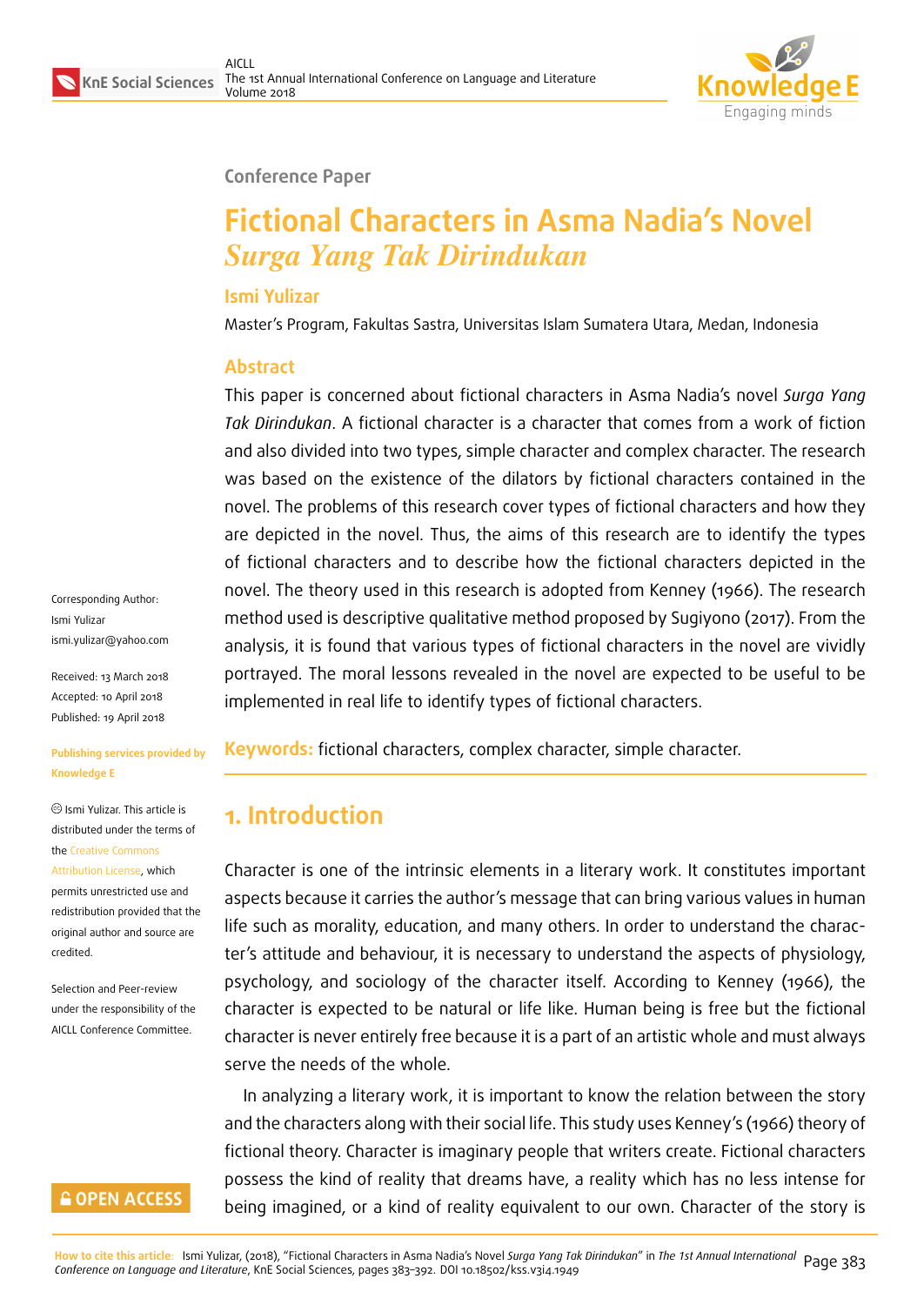

characterized by human being, but sometimes animal or other creatures. In short, characters are human and non-human who take part and are involved in the events of the story that is described in the plot. The characters who are involved in a fiction are called fictional characters.

A fictional character is a person, persona, identity, or figures derived from a work of fiction. The process of creating or developing a fictional character is called characterization. A character is considered as an important element in a work of fiction. A fictional character is generally made on the basis of the main characteristics of a particular type. The types of fictional characters are complex or round character and simple or flat character. In this study the fictional characters discussed are important characters featured in the novel as complex characters and simple characters which play important roles in the flow of the story of the novel.

Nadia's novel *Surga yang Tak Dirindukan* 'The Unwanted Heaven' is adopted as the main source of data in this study the flow of the story is interesting and it conveys a number of philosophical ideas which can change the readers' mind mature and hearts tender. The interesting storyline and the inner conflicts highlighted in this novel can make the readers drift and feel it. This novel is suitable for all ages ranging from teens, adults and even elderly people and also for all levels of society. This novel gives us a lot of inspiration, message and impression that can flow down to the heart and mind. Thus, the problems which are going to be revealed in this study cover two aspects: to find out the types of fictional characters found in the novel and to analyze how fictional characters are depicted in the novel. The result of this study is theoretically significant as it provides some theories of fictional characters which may be applied to other research data. Practically, this study is also significant as various moral lessons are conveyed in the novel so that the readers may adopt it to be practiced in real life.

### **2. Literature Review**

As the topic suggests, this part consists of some theories about character, characterization, and fictional characters.

#### **2.1. Character**

Character is an imaginary person that fills up the story. Kenney (1966) stated that character is the major importance of a theme. Character is expected to be natural or lifelike. There are different kinds of character in stories, and different ways to describe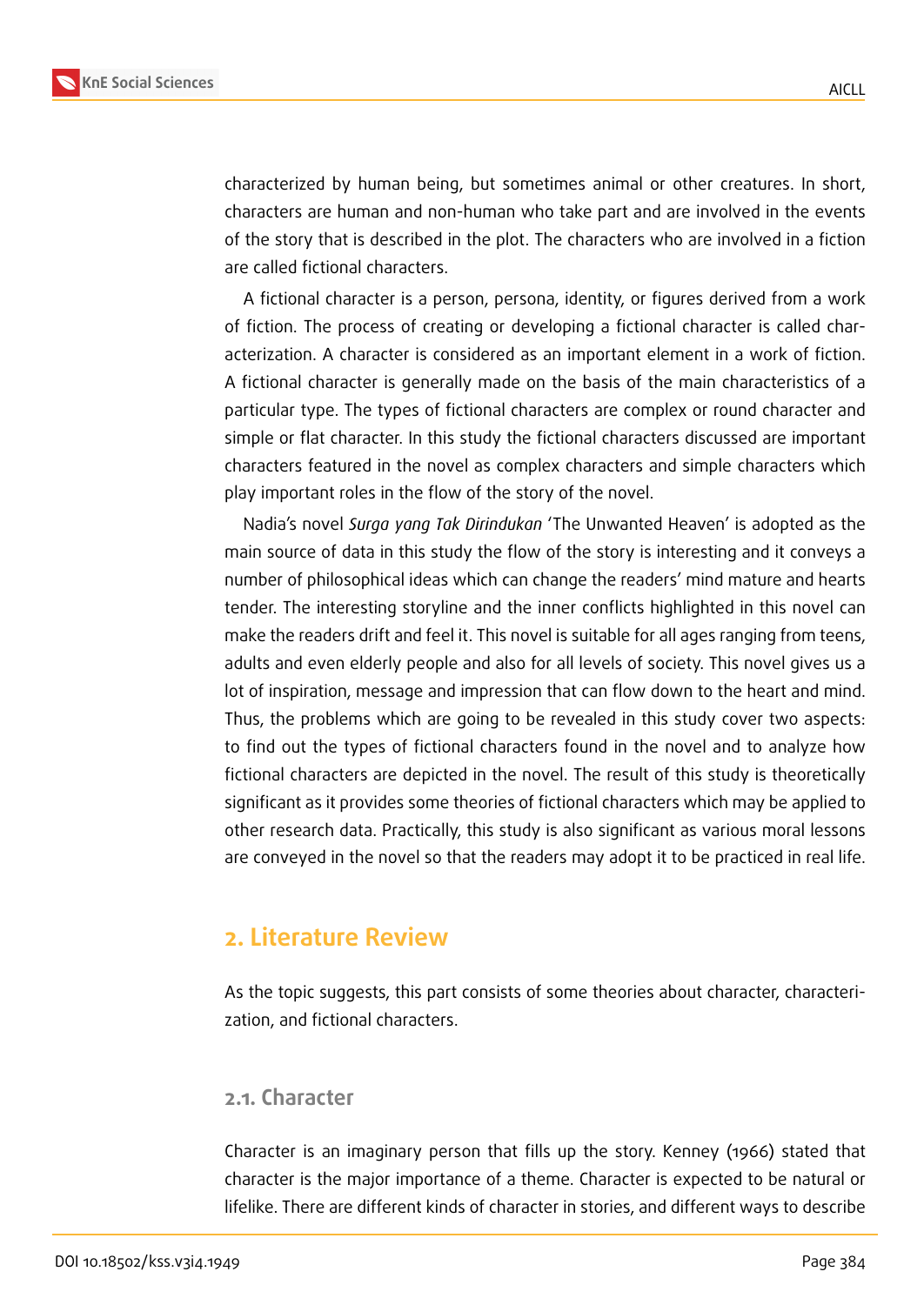

them. Kenney categorizes character into two, namely simple (flat) character and complex character. Simple character is a character that represents less human personality shown in the lack of emersion of attitude or obsession (Kenney, 1966: 28). Complex character is a character that is more lifelike as they represent a full state of human personality in their attitude or obsession (Kenney, 1966: 28).

Abrams (1981: 20) claims that character is a person presented in dramatics of narrative work who is interpreted by readers as being endowed with moral and dispositional qualities that are expressed in what they say and what they do in action. The relation between character and its personal quality depends on the readers' acceptation. The readers can get the personality of a character through its utterances (verbal) and actions (non verbal). Further, he notes "Characters are the persons, in a dramatic or a narrative work, endowed with morals and qualities that are expressed in what they say, the dialogues, and what they do, the actions." (Abrams, 1981: 20).

### **2.2. Fictional character**

Fictional character is the part of an artistic whole which must serve the needs of that whole that makes them never entirely free (Kenney, 2001: 30). Human being is free but the fictional character is never entirely free because it is a part of an artistic whole and must always serve the needs of the whole. A fictional character is a person or creature that interacts with others within a story. Kenney (1966: 91) states that theme in fiction is what the author is able to make of the total experience rendered. In presenting the character in fiction, Kenney (1966: 34) proposes five methods of characterization. The proposed methods are discursive method, dramatic method, character on other character method, contextual method, and mixing method. Discursive method suggests the writers simply tell the readers what the characters are like. Furthermore, the character and his approval or disapproval are mentioned or told by the writer (Kenney, 1966: 34). Dramatic Method has the writers show the character to the readers rather than telling them. The writers allow his characters to reveal themselves through their own words and actions (Kenney, 1966: 35). Character on other character Method is a method in which the character in a story is described and explained by another character through their actions and words. Thus, the characterization of character is revealed by the other character, e.g., through their thought (Kenney, 1966: 35). Contextual Method is a method in which the character is described by the verbal context surrounding the characters, e.g., setting description (Kenney, 1966: 36). The last one, the Mixing Method is a characterization method in which the character is described through more than one of the methods above (Kenney, 1966: 36).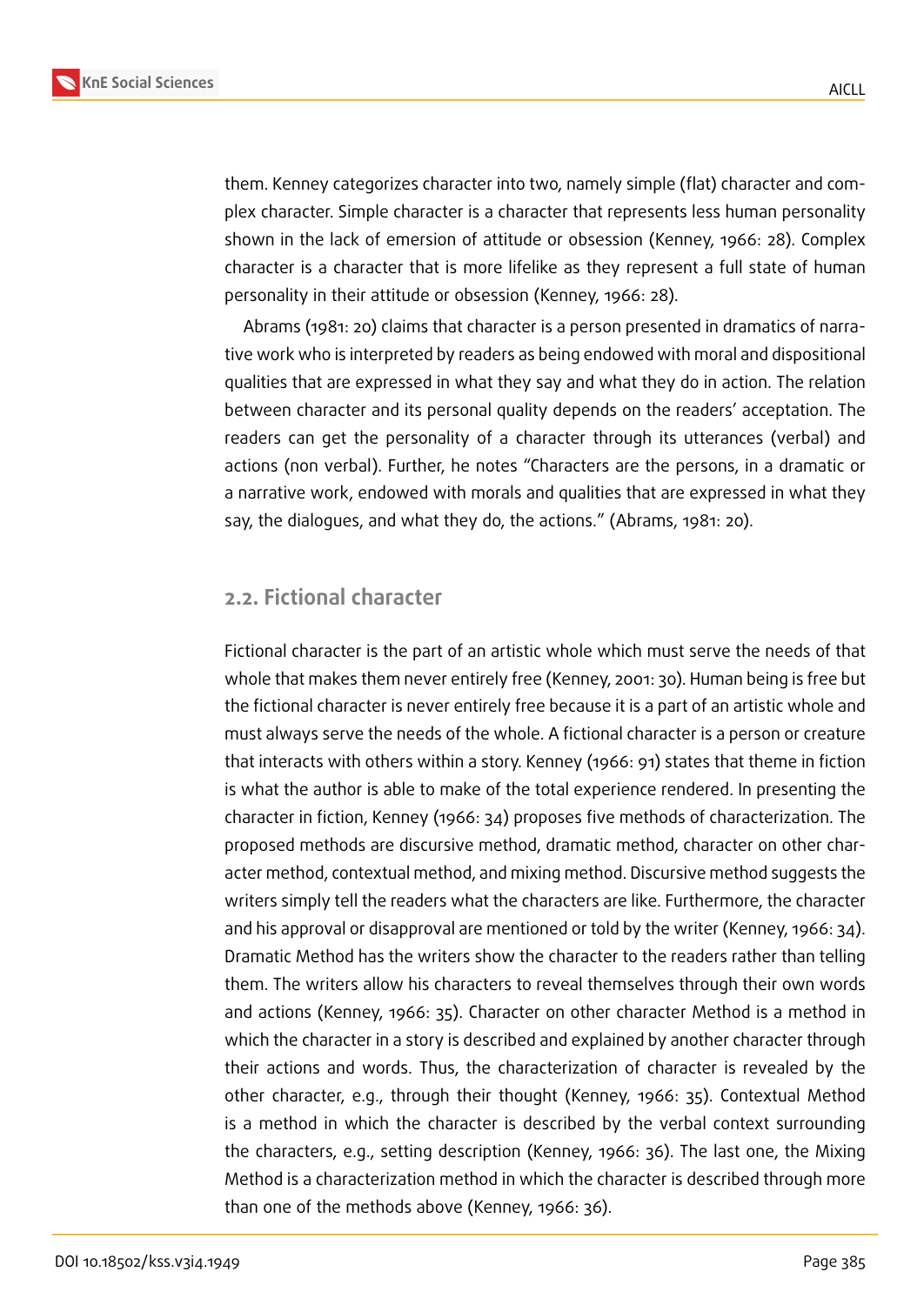### **2.3. Types of fictional characters**

A fictional character must be other things beside lifelike, and the standard of lifelikeness does not help us to understand very much about the ways in which character is presented in fiction. For, unlike the real human being, the fictional character is part of an artistic whole and must always serve the needs of that whole (Kenney, 1966: 25). Kenney also divides the characters of fiction into *flat* and *round* characters.

### **2.3.1. Simple (flat) characters**

Kenney (1966: 27) defines that the simple or flat character is less the representation of a human personality than the embodiment of a single attitude or obsession in a character. We must recognize that the simple character can perform many important functions in the work of fiction. However, the simple character is not limited in fiction to use as a minor character, part of the background against which the main action is played out. He calls this kind of character flat because we see only one side of him.

### **2.3.2. Complex (round) characters**

It is called round character because we see all sides of him. The complex character is obviously more lifelike than the simple one, because in life people are not simply embodiments of single attitudes. We need to remind ourselves that the complex characters are not human beings. The complexity of characters tends to produce lifelikeness in the work of fiction. There are a number of methods available to the author to analyze the characters. The first is discursive method in which the author simply tells us about his/her characters and enumerates their qualities and may even express approval or disapproval of them. The advantages of this method are simplicity and economy and it is relatively mechanical and discourages the reader's imaginative participation. Round character is a character with a complex and realistic personality; is often called *three-dimensional* or *multifaceted* characters. Generally, these are major characters; usually, they are round because they are dynamic. Flat character is a character with a very simple personality; is often called *one-or-two-dimensional* characters.

# **3. Research Method**

This paper is the result of a descriptive qualitative study. It observes the object of the study through observation and then analyzes the object into a research centre.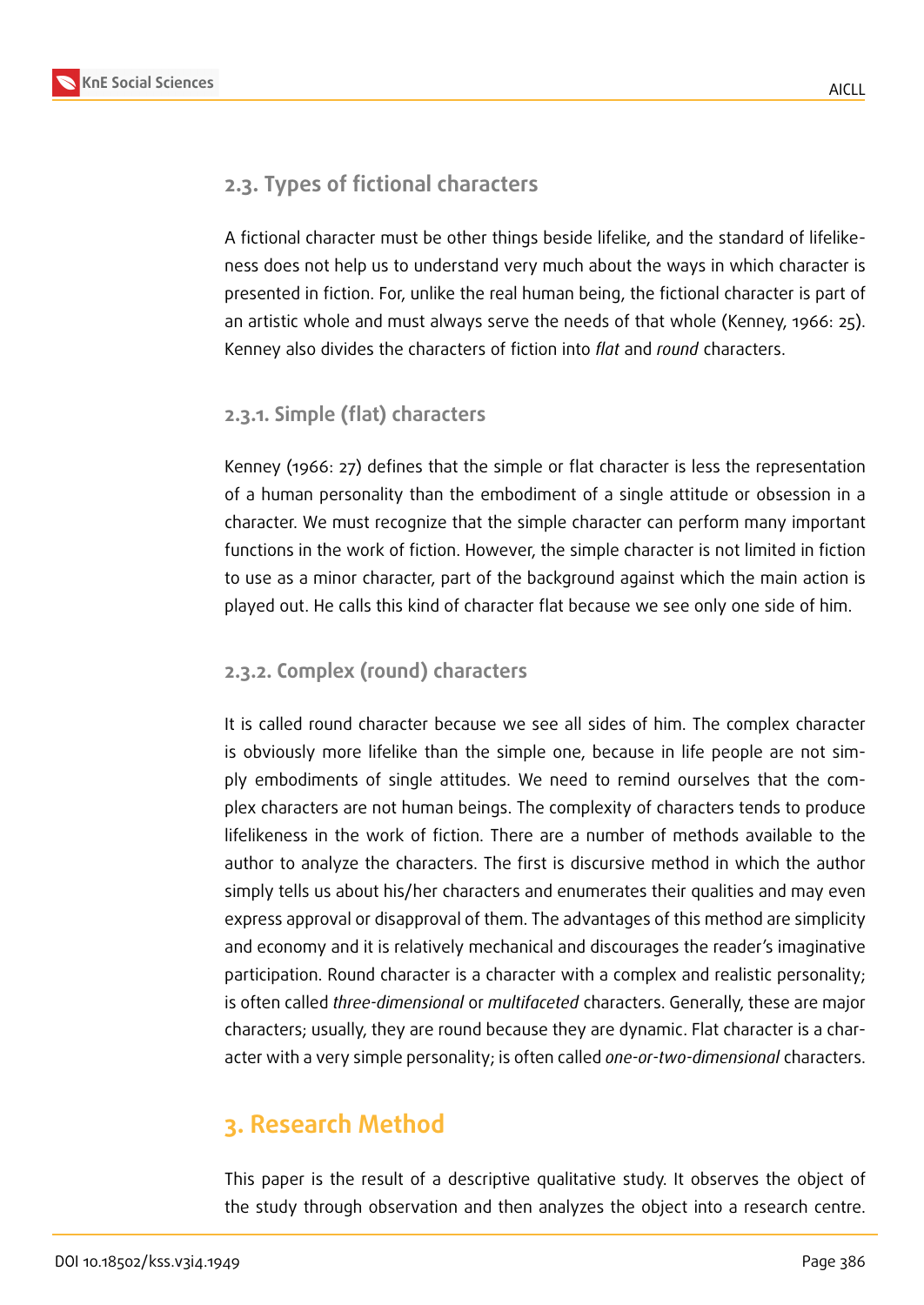According to Sufiyan (2017) in the qualitative study, the research instrument or the research tool is the researcher itself. Therefore, the researcher as an instrument must also be validated how qualitative researchers are ready to do the next research into the field. The research was done by analyzing the fictional characters in Nadia's novel *Surga yang tak Dirindukan*. The purposes of qualitative descriptive research are to describe, summarize various conditions, various situations or various phenomena of social reality that exist in the society that becomes the object of research and attempt to draw the reality to the surface as a characteristic, character, nature, model, certain situations or phenomena. The main source of data in this study is the novel *Surga yang tak Dirindukan*. Some additional data were derived from other sources such as books as the foundation of theory, articles in the websites, and other sources related to the subject matter of this research. Data collection procedure used in this study is the technique of reading and note-taking. The steps taken to collect the data are by reading the novel repeatedly and carefully, searching and quoting sentences related to the topic of analysis, categorizing the sentences adopted, analyzing the general descriptions of the fictional character, and finally drawing conclusions.

## **4. Discussion**

This section provides the analysis of the data on the goals of fictional characters in Nadia's novel *Surga yang Tak Dirindukan*, which are classified into two aspects: simple (flat) character, complex (round) character.

### **4.1. Simple (flat) character**

According to Kenney (1966: 27), the simple character is not limited in fiction to use as a minor character, part of the background against which the main action is played out. This kind of character is said to be flat because the character represents only one side. The simple character can perform many important functions in the work of fiction. This novel tells the life of a girl named Arini who likes to fantasize that someday there will be a handsome prince who proposes to her and lives happily ever after. Finally, she marries a man named Andika Prasetya who is her childhood friend.

Prasetya's good and faithful behaviour always comforts Arini. Various stories of infidelity around him, including his close friends, does not once disturb Arini's belief in her husband. Arini also tries to devote himself wholeheartedly as a mother and wife. Arini and Andika Prasetya's life suddenly changes. Three months after marriage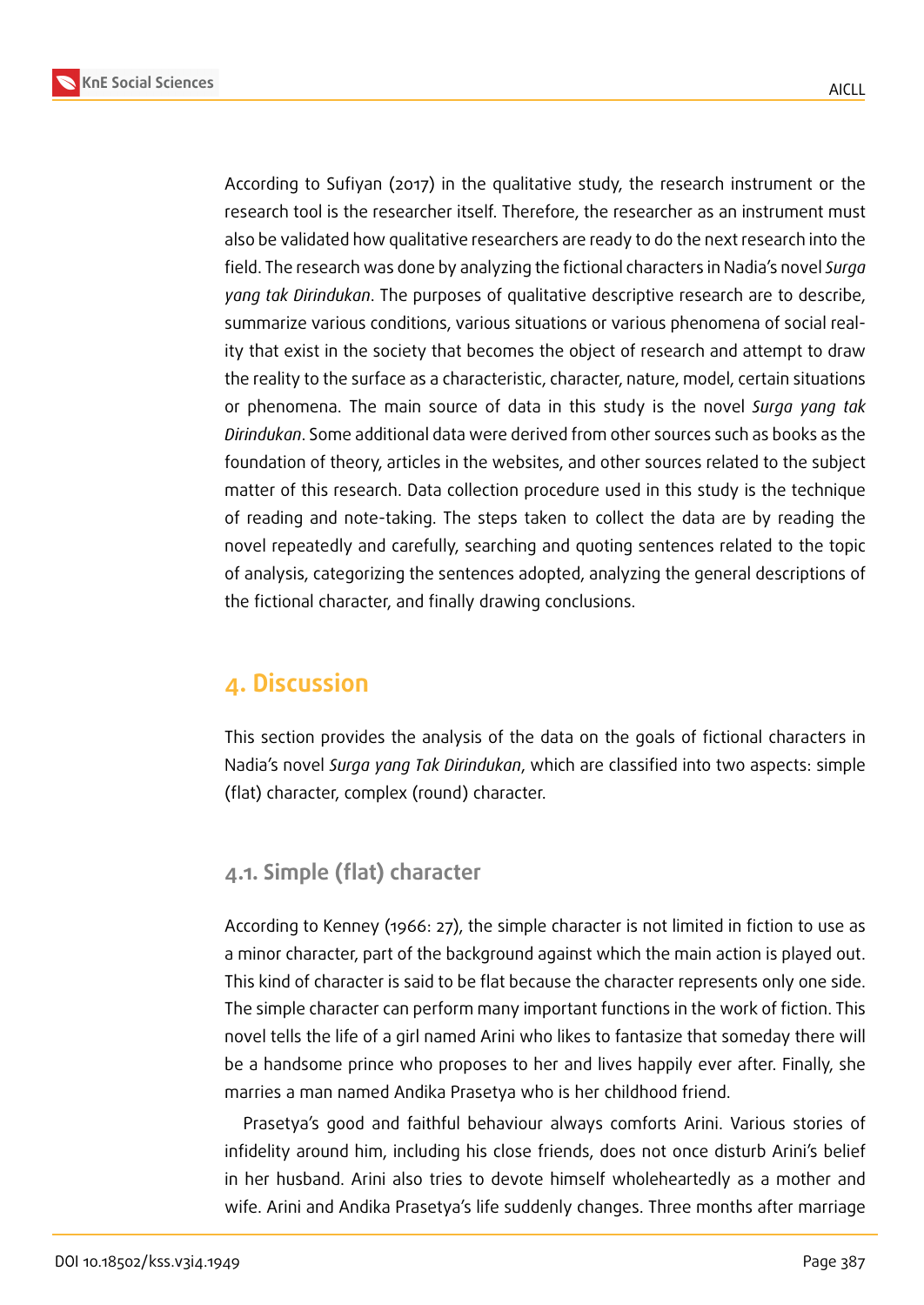

Arini becomes pregnant. Their marriage has been attended by three children. There are two flat characters found in the novel namely Sulastri and Nadia.

### **4.2. Sulastri**

Sulastri is Arini's mother who is a patient and steadfast woman and she is always thinking about her daughter. She does not show her anxiety to the household problems she experiences with Arini. She continues to play her role as a mother to educate and give affection fully to Arini. The advice given by Sulastri including household problems is experienced by Arini. She says that Arini should not be selfish to herself. She must think of Nadia who still needs affection from Pras. When she hates Pras, it will cause a psychological impact to Nadia. Arini feels her life like having a polygamous husband but she does not accept such destiny to happen to his mother. She feels annoyed at her husband because their harmonious family is destroyed. Arini blames the circumstances that she was born from a widowed mother so she must feel the same way as her mother used to be.

### **4.3. Nadia**

Nadia is the daughter of Arini and Andika Prasetya. She is pious and devoted to her parents. As a good wife, Arini always tries her best to perform her obligation to educate all her children including Nadia. Arini has become a good wife for her husband and a good mother for her children and she is also pious and has a good religious character. All her children are really pious and observes all their obligation as good Muslims.

### **4.4. Complex (round) character**

As noted earlier round character is a character with a complex and realistic personality. It is often called *three-dimensional* or *multifaceted* characters. Generally, these are major characters; usually, they are round because they are dynamic. There are three characters which are involved as complex characters in the novel: Arini, Prasetya, and Mei Rose.

#### **4.5. Arini**

Arini is a pious, smart, beautiful woman who works as a teacher in a kindergarten school in Yogyakarta. Arini teaches her students with a fairy tale method packed in an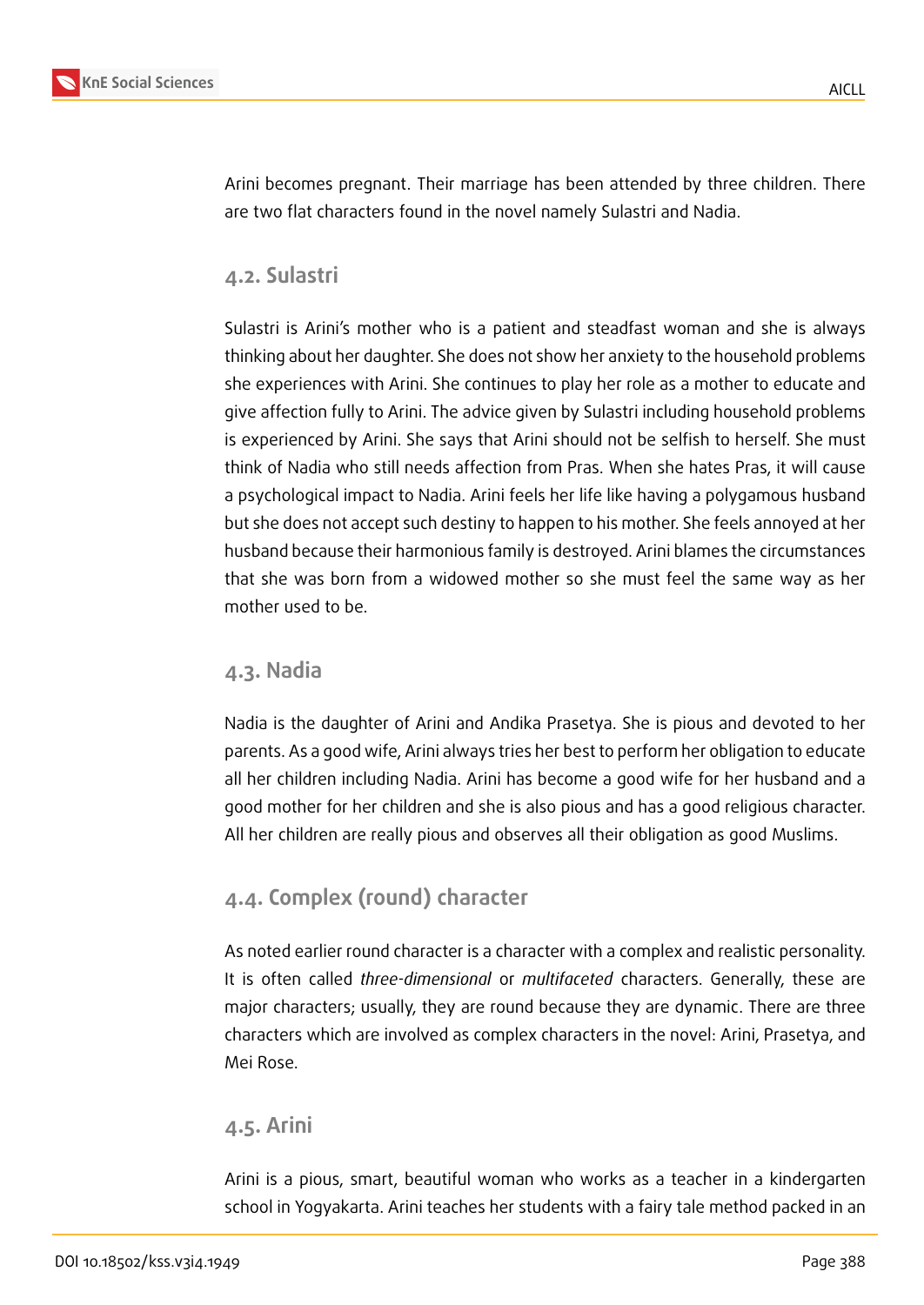



interesting way. Arini who loves a world fairy tale and shares this spirit to the children to achieve what she dreams of. Arini is a clever storyteller about *Madani* 'an ideal peaceful country or *heaven* created on earth'. The tale of *Madani* tells about vice and virtue wrapped in funny stories. The message is delivered to her upbringing children according to their condition. The tale tells about a girl who has a father and mother who loves their son very much. They lead beautiful life like in the paradise as they dreame of together. They love one another with the blessings of the Almighty.

Arini is a character who patiently obeys the religious commands particularly not to date with a boy before marriage like most teenagers. She patiently awaits a man who approaches her with the intention to marry her, not just to get the warmth of her youth. In the Islamic religion, dating or love affairs before marriage is strictly restricted and she sincerely adheres to it.

Arini's religious character is also seen from her words that she believes in destiny which is determined by the Almighty. She is sure that one day Allah will send a spouse to her without having to go out first. She has made up her mind to a pious *Muslimah*. Arini yearns to get a husband who is pious, observing all Allah's commands and avoiding all His restrictions.

Arini is a writer who is successful to get an award as the best woman author in the international competition of authorship. She also receives several awards of national level for her works as an author. Her work as a writer has proves successful and she is considered as a creative author. Besides as a career woman, she is also a good wife and a responsible mother. She always expresses her gratitude to Allah the Almighty for all His blessings and endowments for she is granted a responsible husband and good children. Her behaviour indicates that she has a religious character.

In addition Arini is also a good housewife. She cares for his neighbour Ina and helps her who always suffers a shortage to suffice her family needs. Ina suffers financially because her husband remarries another lady and does not take care of herself and her children. Arini feels pitiful to see her condition and so she cares for her and helps her when she wants to borrow money. Thus, Arini's attitude towards Ina indicates that she has a social caring character.

### **4.6. Andika Prasetya**

Andika Prasetya, always called Pras, is Arini's husband. He has a high posture and brown eyes. He is a figure of a faithful and responsible man. His profession is a lecturer in a university. Pras loves his wife very much and he feels happy and lucky to have a beautiful wife like her. He always remembers his wife wherever he is as she always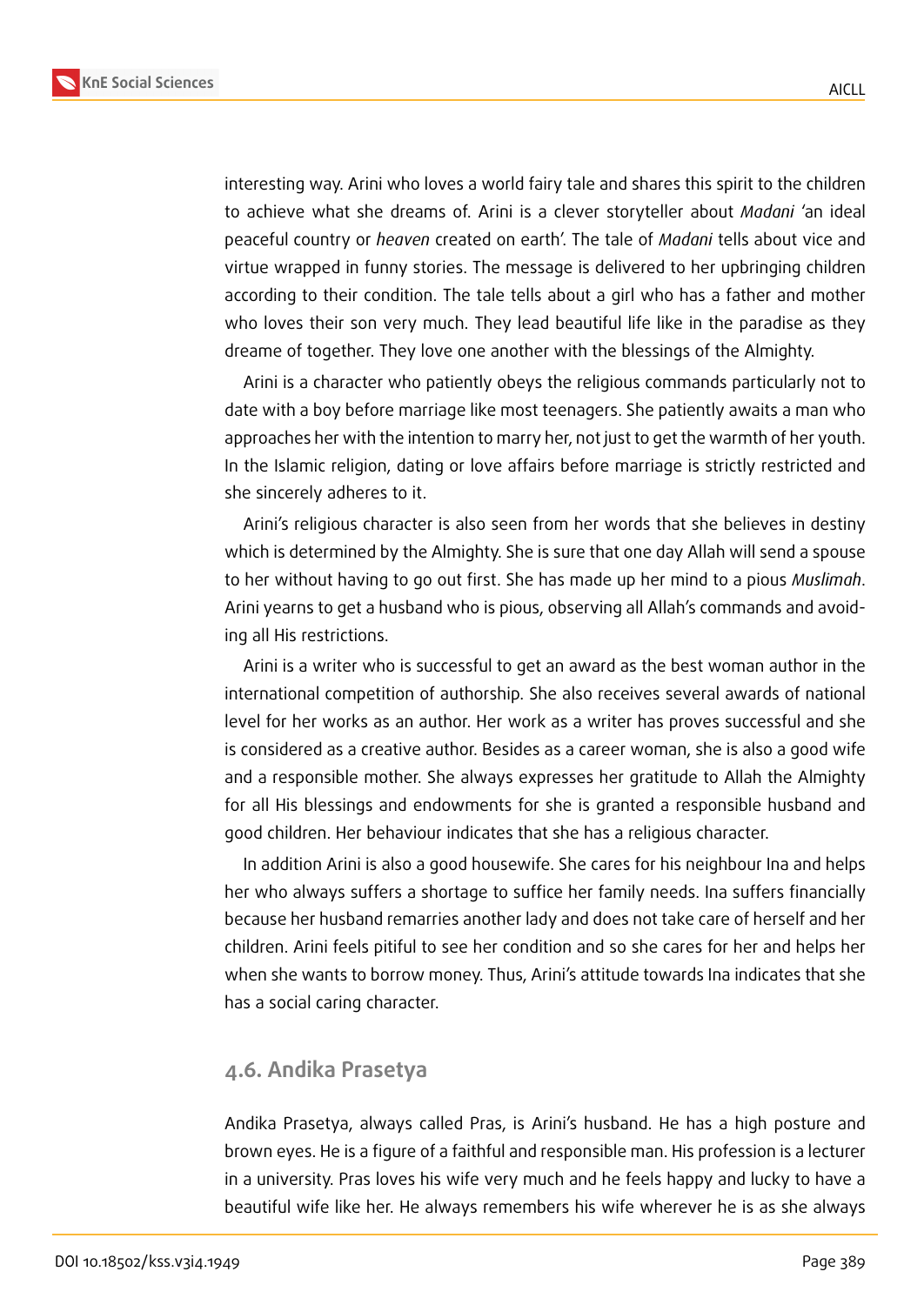AICLL



looks beautiful, neat and interesting. Unlike his work-mates' wives who look drastically different after they give birth to a baby, Arini remains beautiful although she has given birth to three babies. However, Allah has predestined the story of life. Pras is teased by a third person and he marries a second wife. The presence of a second woman has destroyed the harmony of their household. In fact, Pras has married a second wife for long but he does it without Arini's knowledge. Finally, she witnesses herself how Pras and his second wife Mei Rose go together intimately. After seeing Pras's togetherness with his new wife, Arini wants to talk to Pras about their household but she feels unable to deal with Pras anymore. She considers her husband love his new wife more than he loves her. When her disappointment has reached to its peak she decides to go to Mai Rose's house and meet Pras. What happens is that Arini realizes another fact. The facilities in Mei Rose's house are better and more luxurious than those in her own house. Pras tries to explain to her about the difference in the matter of providing facilities in his two houses but Arini does not listen to him because she herself watches the fact and she realizes that Pras has violated the fair concept that a man should have as a the basic principle for polygamy.

#### **4.7. Mei Rose**

Mei Rose is a woman who has ever been hurt by a man because at the age of twelve years old, his father leaves her and her mother on her birthday. Mei Rose has also been abandoned by her prospective husband in the day of their marriage. Mei Rose's disappointment makes her determined to commit suicide. At the beginning of the novel Mei Rose is described as a weak and fragile figure when she is in the hospital. However, Mei Rose is a formidable woman because she dares to change her religion to become *Muslimah* in her marriage with Pras and finally she becomes pious and embraces the new religion obediently. Her maternal nature comes and can accept Akbar her step son from Arini under her upbringing and she cares for him as her own son. Mei Rose turns into a figure who is very *sholehah* 'pious' woman who sincerely accepts the condition. On the other hand, Arini feels cornered by Mei Rose's wellbeing.

One day, Mei Rose looks at Arini as the perfect figure and many experiences of happiness in her life. Rose thinks that she has nothing except Pras as her husband. The conflict between Arini and Mei Rose finally ended with indirect settlement. Arini finally succumbs and she is willing to turn off her fairy tale to make other woman's fairy tales alive. Fairy tale here can be defined as the life of a household that has been undertaken by Arini together with Pras for a long time. Arini finally gives up and she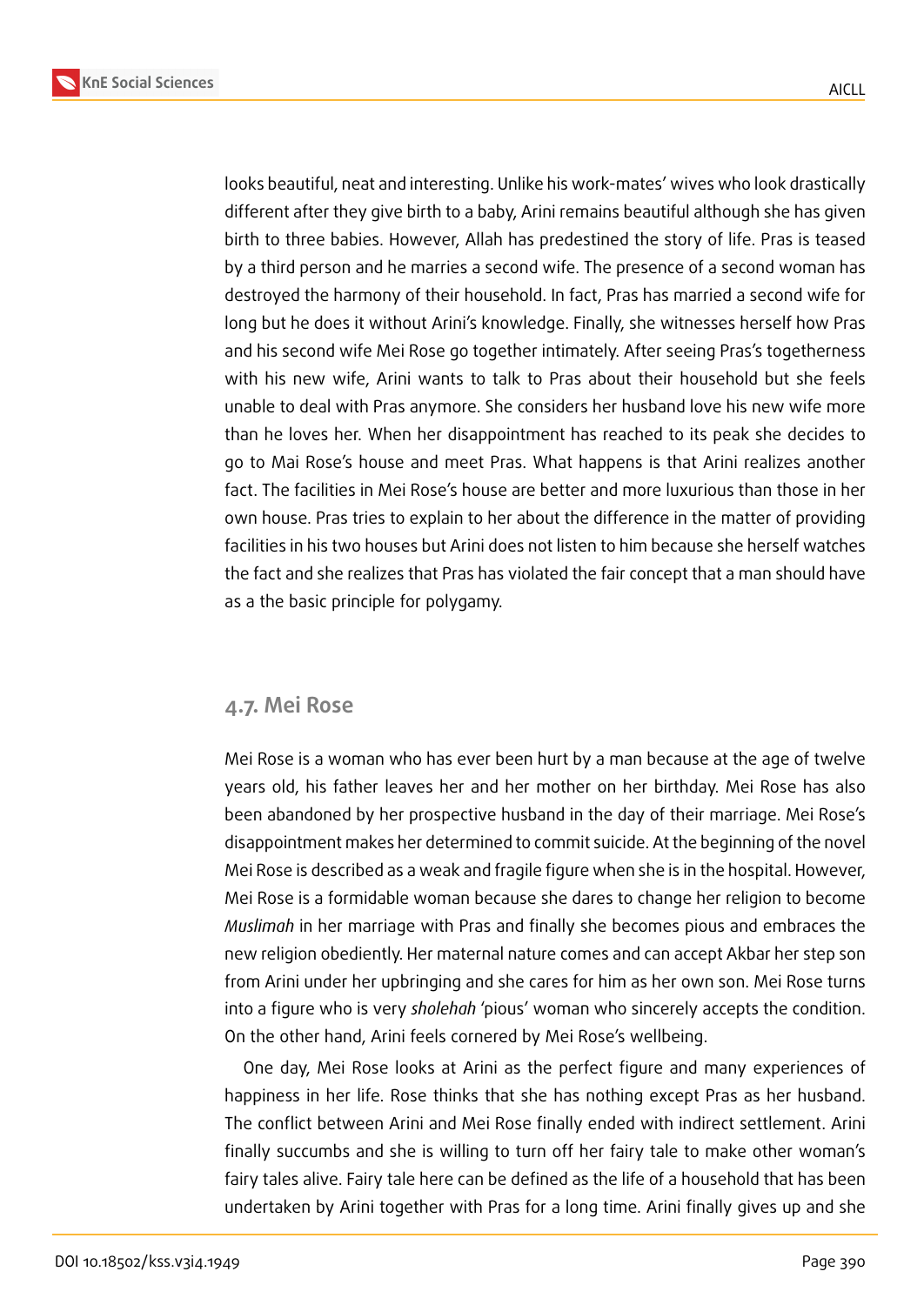

is willing to budge to release Pras. She is finally the one who chooses to succumb to Mei Rose.

# **5. Conclusion**

In accordance with the topic of this study, the conclusion is oriented at the fictional characters of Nadia's novel *Surga yang Tak Dirindukan.* Based on the theory proposed by Kenney (1966), fictional character divides into simple/flat character and complex /round character. The characters which belong to the former group are Sulastri and Nadia. Both of them are considered as simple characters because they play simple role in the flow of the story. Sulastri plays a role as simply Arini's mother who always hopes that her daughter will live happily and becomes a good *Muslimah.* Nadia on the other hand also plays a simple role as Arini's daughter who gets good religious education so that she also becomes a pious *Muslimah*.

The complex/round character is played by three characters Arini, Andika Prasetya (Pras), and Mei Rose. They play central roles in the whole flows of the story. Arini plays a central role of the novel from the very beginning when she is introduced as a writer who dreams of a good husband. Then she marries one of her childhood friends named Andika Prasetya who works as a lecturer in a university. But, their happiness is destroyed after she knows that her husband unexpectedly marries a second wife named Mei Rose. In the end she cannot stand living with a husband who has another wife and she proposes a divorce from her husband.

Pras, on the other hand, plays a role as important as Arini throughout the story. He is a lecturer who is very busy to attend seminars and other activities so that he seldom comes home, but he loves his wife Arini very much. They lead a happy and harmonious life until one day he marries a second wife because of his pity to a frustrated woman named Mei Rose who is going to commit suicide because the man who has promised to marry her in fact deceives her whereas she is pregnant from their love affairs. His harmonious life is destroyed after his first wife Arini knows that he has married a second wife. He plays a role until the end of the story when finally Aniri's jealousy reaches to its climax and she wants a divorce from Pras as she cannot stand living with a husband who has a second wife.

Mei Rose, the third complex character, does not actually play a role as important as Pras and Arini but she is involved in the important events when she wants to commit suicide because the man who has promised to marry her in fact deceives her whereas in her womb there is a seven-month-old foetus. May Rose is saved but is in a coma, while her son is born safely. Pras cannot bear to leave the baby and the